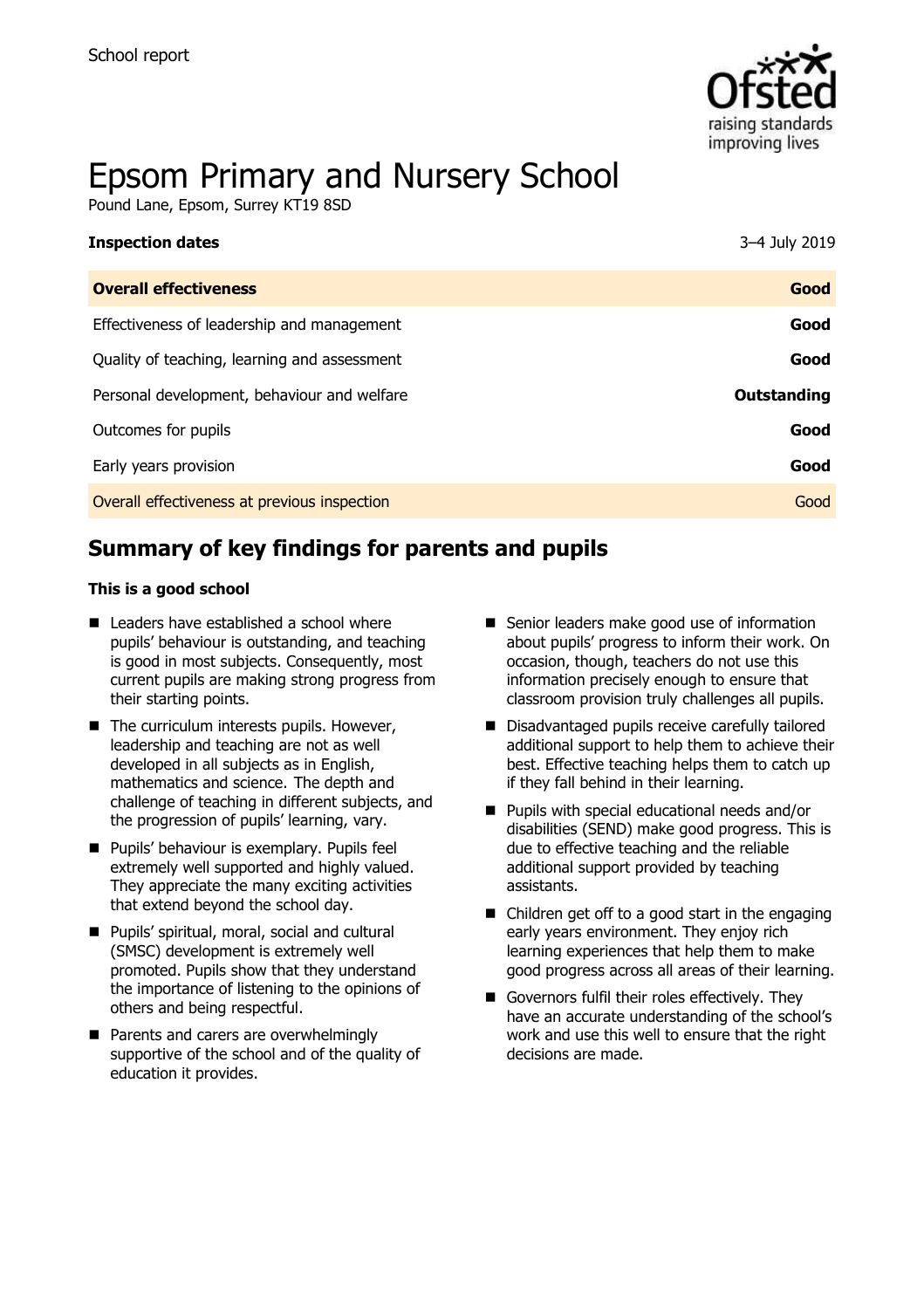

# **Full report**

### **What does the school need to do to improve further?**

- Continue to improve teaching, learning and assessment so that they are consistently effective in all subjects, including suitable challenge for all pupils.
- Further strengthen pupils' progress to ensure that a higher proportion achieve at or above expected national standards in reading, writing and mathematics.
- Further develop the effectiveness of subject leadership to ensure consistency in the quality of teaching across the full curriculum and to promote pupils' progress reliably in all subjects.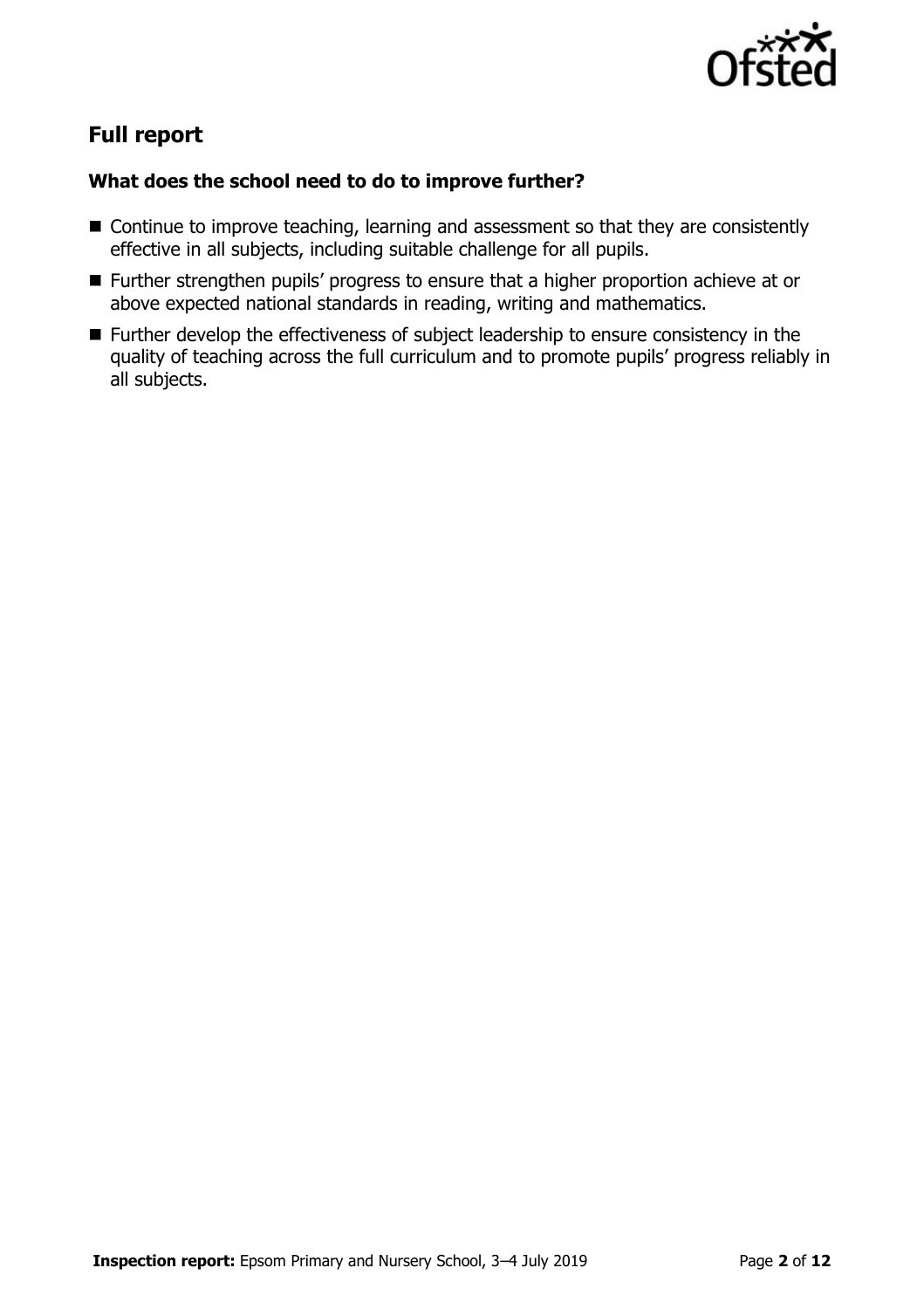

## **Inspection judgements**

#### **Effectiveness of leadership and management Good**

- Senior leaders are tenacious in promoting their ambitious expectations for staff and pupils. They have established a school where high expectations for pupils' behaviour are matched by a firm drive for good-quality teaching. Leaders have instilled a sense of pride in the school that everyone shares. This is underpinned by senior leaders' strong sense of moral purpose and their determination to improve the life chances of all pupils, including those who are most disadvantaged.
- Parents are overwhelmingly positive about their children's experiences of school. They value the school's caring ethos, reflected in comments recorded in Parent View, such as 'We love the emphasis on diversity and inclusion and its strong sense of community.' Pupils confirmed to inspectors that everyone in school is friendly and the teachers care for them well. They like their teachers and want to please them, and they enjoy their lessons.
- Leaders have supported teachers well to improve their skills through very effective training. The approaches to teaching being promoted by senior leaders are having a clear positive impact on current pupils' rates of progress. The systems leaders have introduced to assess pupils' progress allow them to hold teachers to account.
- Teachers and support staff are well supported by leaders. New teachers to the school appreciate how effectively they are helped to develop in their roles. They recognise that the training leaders provide has helped them to be ambitious for themselves and their pupils. One teacher, new to the profession, said, 'The senior leaders have great ambition for us, and they make us see our potential.'
- The work of subject leaders is not consistently well developed. Leaders are rightly reviewing the school's wider curriculum provision, responding to their accurate analysis that not all subjects' content is covered reliably. For example, pupils' opportunities to build progressively upon their earlier learning are somewhat limited in history and geography.
- Provision for pupils' SMSC development is very well thought out. The books pupils read and the topics they study provide them with valuable opportunities to consider and debate moral and ethical issues. The school's inclusive ethos ensures that pupils learn to be tolerant, to respect others and to understand the importance of treating everyone equally. Pupils enjoy the wide range of activities provided beyond the school day and curriculum, including, for example, yoga and photography.
- Leaders and governors use additional funding well and take effective steps to ensure that it is having an impact on the progress and well-being of current pupils. For example, additional funding for disadvantaged pupils is used to help them access extra support in class through small-group work that deepens their knowledge and skills, promoting their good progress.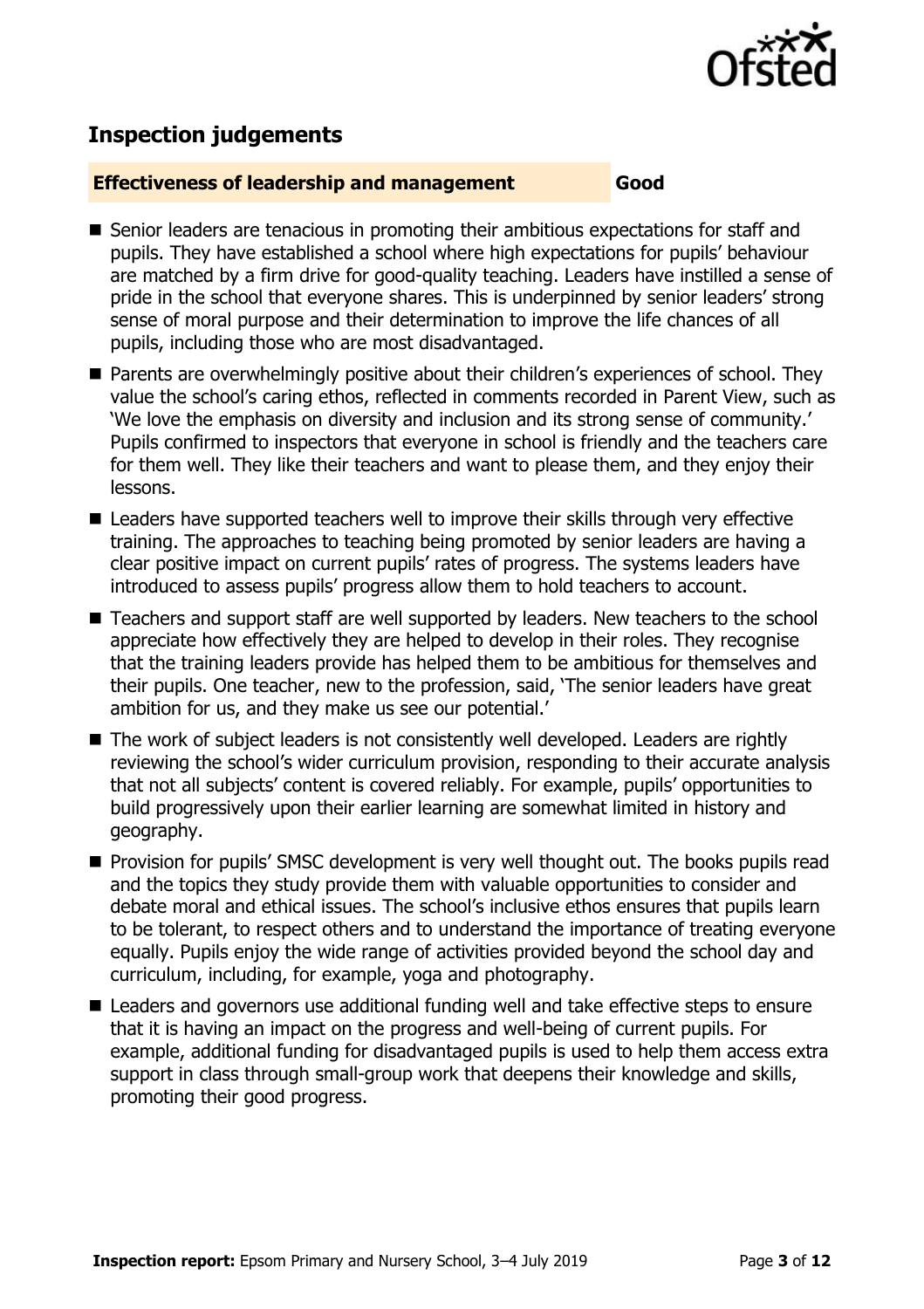

#### **Governance of the school**

- The governing body is experienced and effective. Governors have wide-ranging expertise, including in education and safeguarding. This enables them to probe leaders' analysis of the school's effectiveness very well. The minutes from governors' meetings reflect their regular challenge to leaders about the quality of education provided by the school. They check the reliability of the information leaders provide about pupils' performance.
- Governors visit the school regularly to talk to staff and pupils to satisfy themselves that the school is delivering a good quality of education.
- Governors fully understand their responsibilities for safeguarding. Governors undertake robust checks to ensure that procedures are followed rigorously and staff work effectively with external partners to support vulnerable pupils.

#### **Safeguarding**

- The arrangements for safeguarding are effective.
- There is a strong safeguarding culture in the school. Leaders have used current government legislation to produce a suitable safeguarding policy, which is available publicly on the school's website and to visitors when they enter the school.
- Leaders ensure that staff are well trained and regularly updated in safeguarding procedures. Staff are kept up to date with the latest safeguarding guidance, including in keeping children safe from the dangers of radicalisation and extremism.
- Staff know what to do should they have a concern about a child. Leaders work well with external agencies to ensure that pupils are kept safe. Detailed chronological records of any concern, and the outcome of any actions that have been taken, are kept systematically.
- Leaders maintain a visible presence around school that inspires parents' and pupils' confidence. Key stage 2 pupils understand the importance of keeping safe and the risks children can face, for example from 'grooming'. Pupils appreciate what the school does to help them to keep safe, both in and out of school. Pupils show understanding about how to keep themselves safe when they are online and they understand the risks of cyber bullying.

#### **Quality of teaching, learning and assessment Good**

- Teachers have strong subject knowledge, particularly in English and mathematics, which have been a focus for recent improvement. Teachers communicate learning clearly in these subjects, helping pupils make good progress during lessons.
- Teachers encourage pupils to talk about their learning. This helps pupils to consolidate and extend their understanding. Teachers use questioning skilfully, checking pupils' progress and probing their understanding. As a result, teachers promptly address pupils' misconceptions.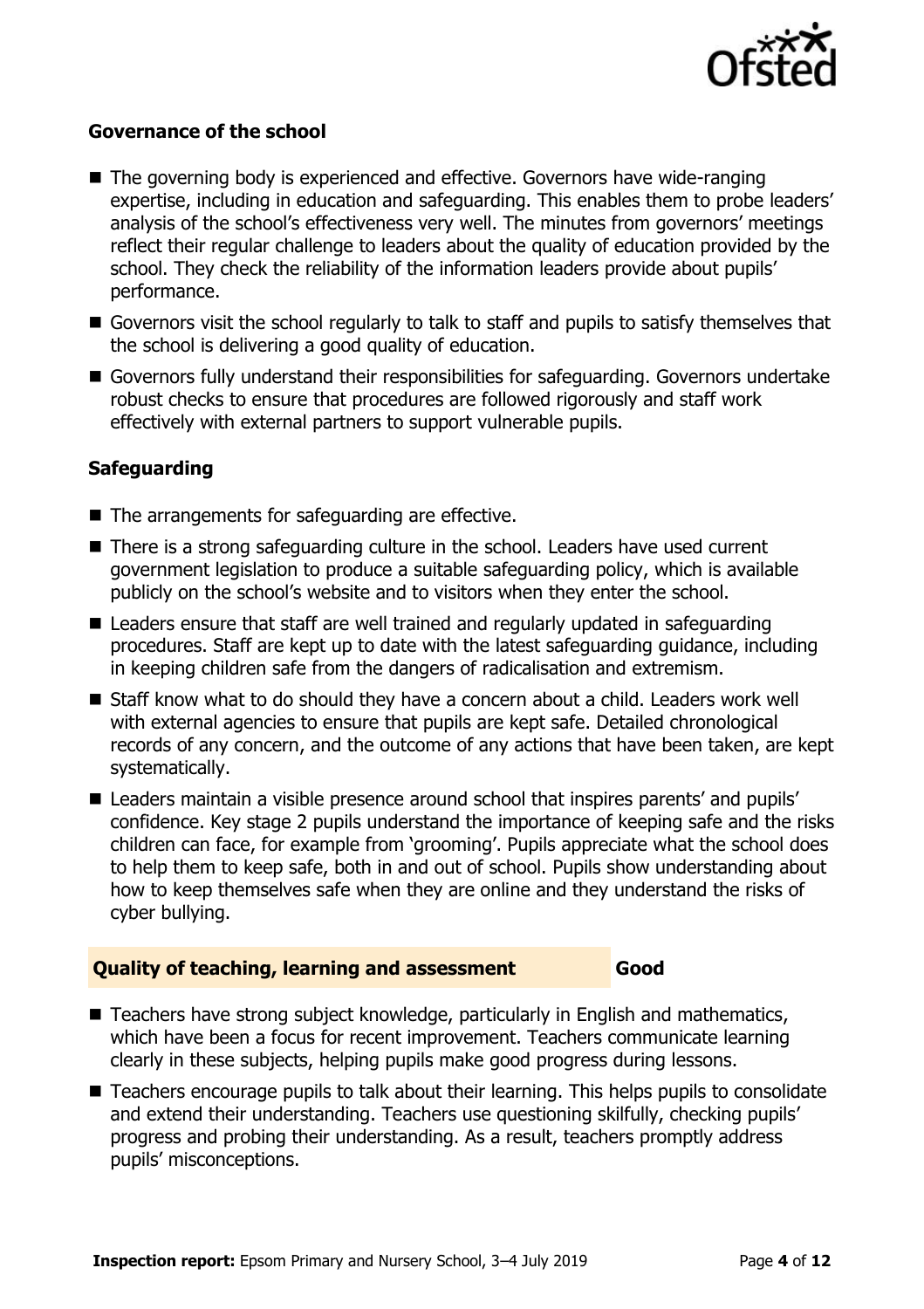

- Older pupils benefit from carefully tailored questions that help them to think for themselves and encourage debate, for example when classroom partners confidently discussed whether a character being considered was upset or angry.
- Most pupils learn to use phonics effectively to support their early reading development. As pupils move through the school, they are introduced to high-quality fiction that challenges their thinking. Pupils' reading stimulates their writing development. When writing during English lessons, pupils are encouraged to apply increasingly complex grammatical structures to make their writing more interesting.
- In mathematics, teachers use clear explanations and demonstrations to develop pupils' understanding of calculation and mathematical operations. However, pupils' opportunities to apply their knowledge and skills to solving mathematical problems are limited.
- The extra activities teachers provide to help those pupils who have fallen behind to catch up and to identify and remedy any underachievement are effective. Teachers give careful attention to helping pupils reach the expected standard for their ages. However, they do not consistently provide activities that challenge the most able pupils.
- Teaching inspires pupils to work diligently and try hard in lessons. Disadvantaged pupils and those with SEND are well supported to access activities in lessons so that they can learn successfully alongside their peers. Learning support assistants are well trained and deployed effectively. Consequently, their work has a positive effect on pupils' outcomes.
- Teaching and learning are not as well developed in some subjects as they are in mathematics, English and science. Pupils have some interesting opportunities to extend their writing skills, but not consistently across all subjects.

### **Personal development, behaviour and welfare <b>COULD** Dutstanding

#### **Personal development and welfare**

- The school's work to promote pupils' personal development and welfare is outstanding.
- Pupils take enormous pride in their work and are keen to do well. They exhibit maturity and dedication in lessons and are committed to improving their work where they can. For example, pupils collaborate very well with each other or show success when working silently, whenever asked to. Lessons take place in a supportive atmosphere which builds pupils' confidence. Pupils demonstrate confidence to share their answers or disagree with others when debating ideas and reflecting upon issues.
- Pupils relish the rewards they achieve for attending frequently, behaving well and working hard. They take immense pride in the badges they wear in recognition of these achievements. Pupils are eager to contribute to the school's decision-making processes and take their leadership roles and responsibilities very seriously, for example when they serve as prefects or playground 'mediators'.
- Parents value the contribution made by the school to their children's personal development. One parent's comment summed up the feeling of many: 'My eldest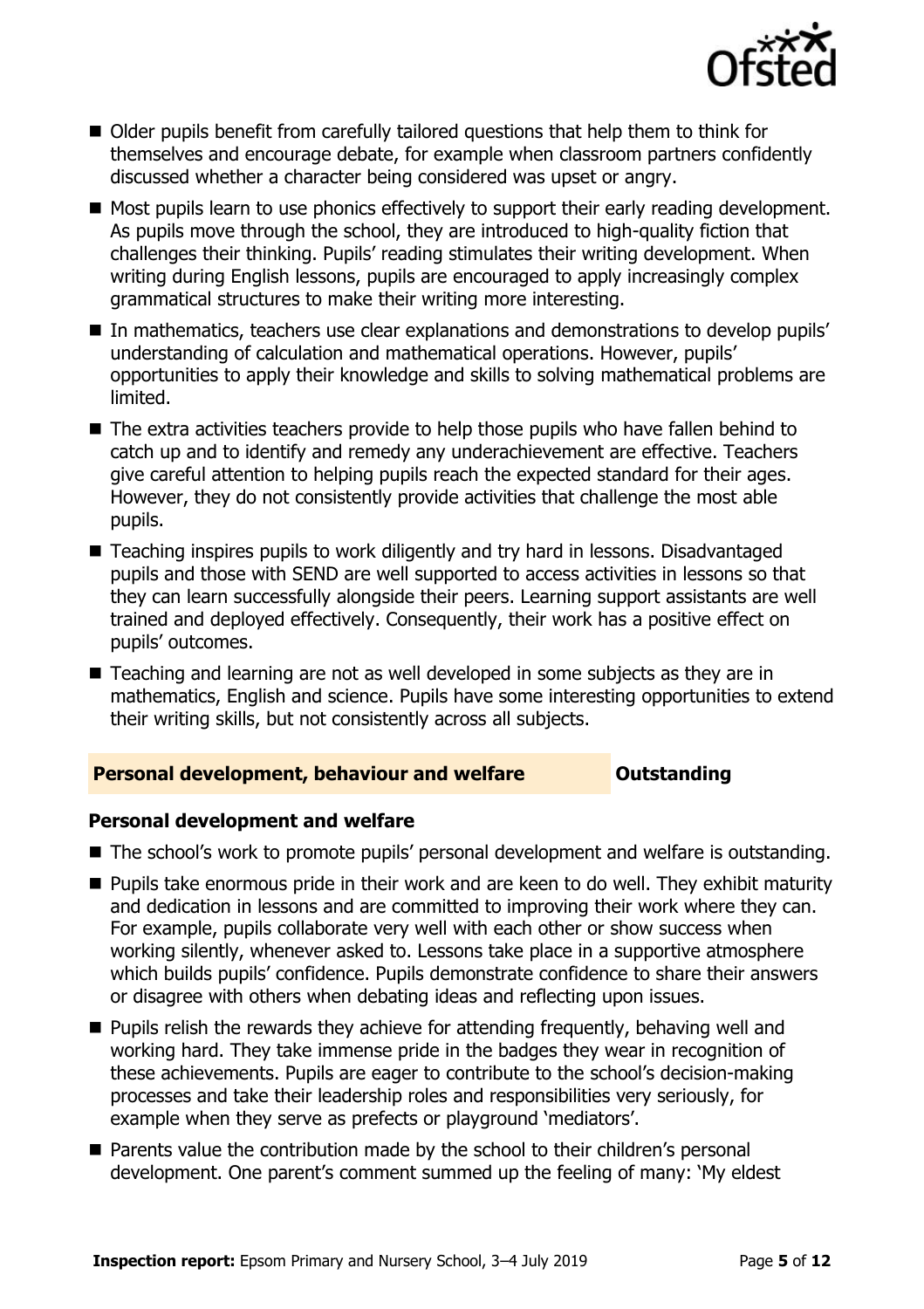

daughter is in Year 6 and about to leave. She has grown into the girl she has become because of the staff and I can't thank them enough.'

■ Pupils listen thoughtfully to each other's opinions. They are very respectful of differences and know that all people should be treated with courtesy and consideration. Inspectors observed pupils maturely discussing tolerance, for example, and the importance of mutual respect.

#### **Behaviour**

- The behaviour of pupils is outstanding.
- The exceptionally strong relationships between adults and pupils and among pupils underpin the harmonious atmosphere in the school.
- Leaders ensure that the very clear systems of positive behaviour management are well understood by pupils and consistently applied by staff. Pupils manage their behaviour well. For example, all pupils, including the very youngest children, line up very sensibly, as expected, as they wait for lunch. Consequently, conduct across the school and at playtimes is exemplary.
- Parents spoke highly of the school's work in this area. Many parents praised the level of care that staff show towards children, summed up in one parent's comment: 'My son is nurtured, safe and cared for at school.'
- Pupils and parents value the quality of specialist support, advice and guidance provided by staff in the school. Staff promote children's emotional health and well-being and help minimise disruption to learning.
- Pupils say bullying in school is exceptionally rare. Most have never heard of it occurring. All the pupils who spoke with inspectors said that adults deal swiftly and effectively with any concerns they may have.
- The school is highly inclusive. Exclusion is applied only very rarely and then reluctantly. Leaders try to ensure that, if possible, pupils with SEND are never excluded.
- Leaders successfully place a very strong emphasis on the importance of good attendance, supporting pupils well to achieve attendance which is in line with national figures. This includes implementing highly effective systems to improve the attendance of pupils who are at risk of becoming persistent absentees.

### **Outcomes for pupils Good**

- Pupils' progress from key stage 1 to key stage 2 has been variable over time, including in below-average progress in reading, writing and mathematics in key stage 2 in 2018. An increasing proportion of pupils, especially in upper key stage 2, are making good progress now, especially in writing.
- Leaders have taken decisive action to raise pupils' achievement. Throughout the school, most pupils are now making good progress from their varied starting points.
- Pupils with SEND typically make good progress. Leaders monitor the progress of these pupils carefully, providing effective extra support promptly when necessary.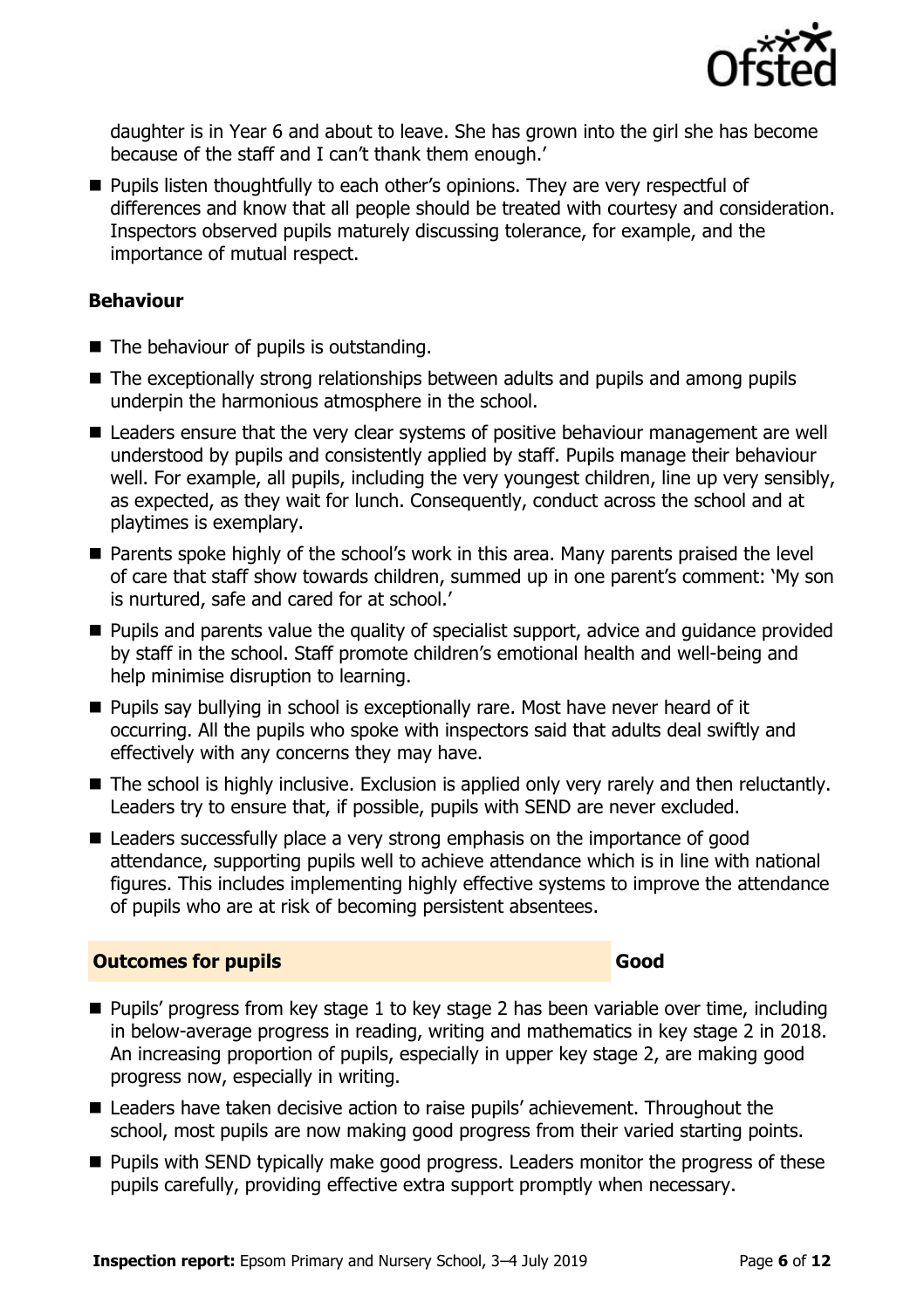

- The school's current assessment information and work seen in pupils' books show that disadvantaged pupils are making good progress and that gaps between their attainment and that of other pupils are diminishing, especially in writing.
- Current pupils' work shows that, throughout the school, they have greatly improved their knowledge of spelling, grammar and punctuation. Pupils link their reading skills effectively with their writing, which supports the fluency and interest of what they write.
- Pupils' work shows some good examples of the use of literacy and numeracy skills in subjects other than English and mathematics. For example, in science, older pupils used their literacy skills to record their experiments in the correct way when describing a fair test. However, pupils do not develop their subject knowledge and skills in the wider curriculum as well as they do in English and mathematics.

#### **Early years provision Good Good**

- Leaders place a strong emphasis upon the importance of nurturing the very youngest children and giving them a good start to their education. Leaders have an accurate understanding of the provision's strengths and the priorities for improvement.
- Leaders have set high expectations for the children's learning and have developed a well-resourced, inviting, language-rich learning environment. Staff have high expectations of children and what they could and should achieve as two-, three- and four-year-olds. Adults encourage children constantly and help them to maintain a focused enthusiasm for learning.
- Children enter the Nursery class with knowledge, understanding and skills often lower than typically found for their age, particularly in communication and language. Most children make good progress in all areas of learning because they are well taught and are provided with interesting activities which are well suited to their needs.
- Teachers' accurate assessments indicate that many children who remain in the school from Nursery to the end of Reception achieve a good level of development.
- All staff receive very effective training, and classroom practices are reviewed to constantly improve provision. Staff have high expectations of children and what they can achieve. The children are provided with helpful choices to explore and deepen their understanding purposefully across a range of curriculum areas. At times, however, the activities adults provide lack suitable challenge for the most able children.
- Adults understand the additional needs of disadvantaged children and those with SEND well. Adults provide skilful support to enable these children to make good progress.
- Staff develop positive, nurturing relationships with the children. Children are inspired to play and learn together, take turns and listen to the ideas of others carefully. They behave well and enjoy engaging visitors in conversation and explaining what they are doing.
- Safeguarding procedures are effective. All adults are sensitive to children's needs. They work well with parents, welcoming them into school and encouraging them to contribute towards their children's learning experiences. One parent summarised the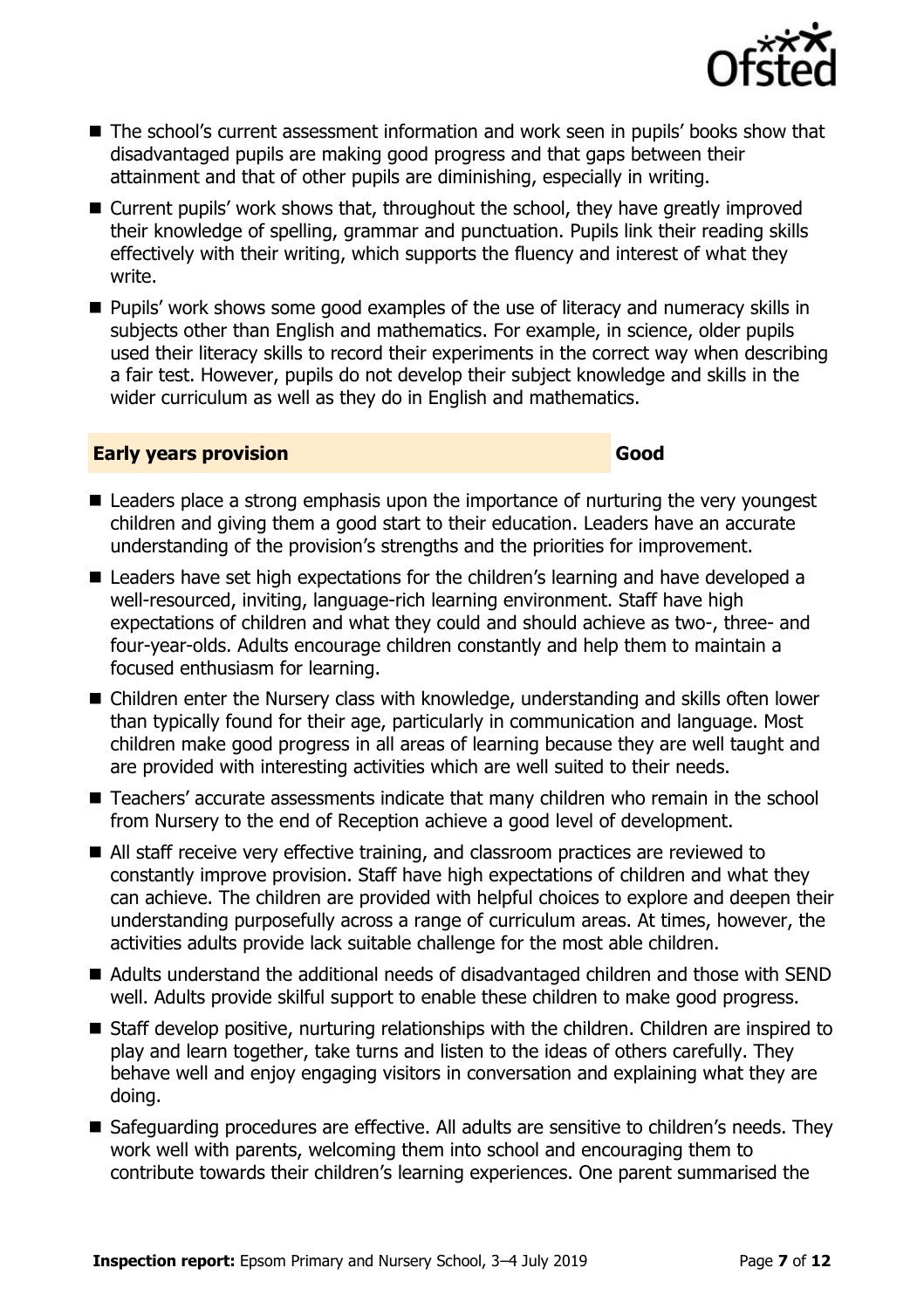

feelings of many, saying, 'The teachers care really well for the children. My child is very happy here.'

- From the start of the early years, a strong emphasis on phonics and on learning to write fluently benefits children's reading and writing skills. During the inspection, children were observed writing well, in simple sentences, about what they would like to be when they grow up.
- Leaders have ensured that transition through Nursery, Reception and into Year 1 is well planned and effective.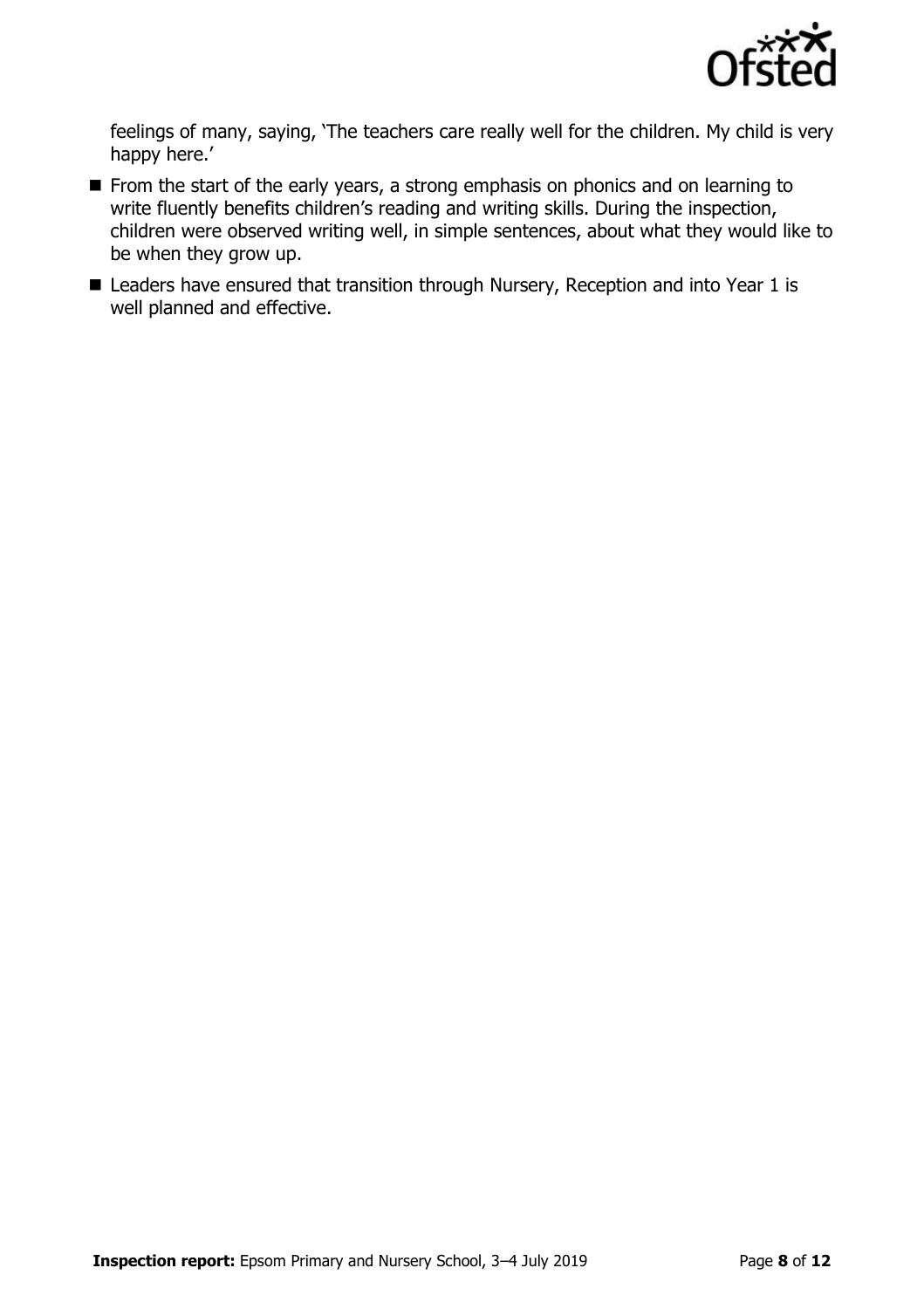

# **School details**

| Unique reference number | 124956   |
|-------------------------|----------|
| Local authority         | Surrey   |
| Inspection number       | 10088193 |

This inspection of the school was carried out under section 5 of the Education Act 2005.

| Type of school                      | Primary and nursery school    |
|-------------------------------------|-------------------------------|
| School category                     | Community maintained          |
| Age range of pupils                 | 2 to 11                       |
| Gender of pupils                    | Mixed                         |
| Number of pupils on the school roll | 602                           |
| Appropriate authority               | The governing body            |
| Chair                               | Janet Wilcox                  |
| <b>Headteacher</b>                  | Emma Smith                    |
| <b>Head of school</b>               | Michelle Pollard              |
| Telephone number                    | 01372 720 608                 |
| <b>Website</b>                      | www.epsomprimaryschool.co.uk/ |
| <b>Email address</b>                | office@epsom.surrey.sch.uk    |
| Date of previous inspection         | 1-2 December 2015             |

### **Information about this school**

- Epsom Primary and Nursery School is much larger than the average-sized primary school.
- The proportion of pupils who are eligible for the pupil premium is much higher than the national average.
- The proportion of pupils for whom English is not, or believed to be not, their first language is much higher than the national average.
- Pupils who attend the school come from a wide range of cultural backgrounds. Nearly half the pupils are of White British heritage.
- The proportion of pupils with SEND is above the national average. Most pupils within this group have speech, language and communication difficulties.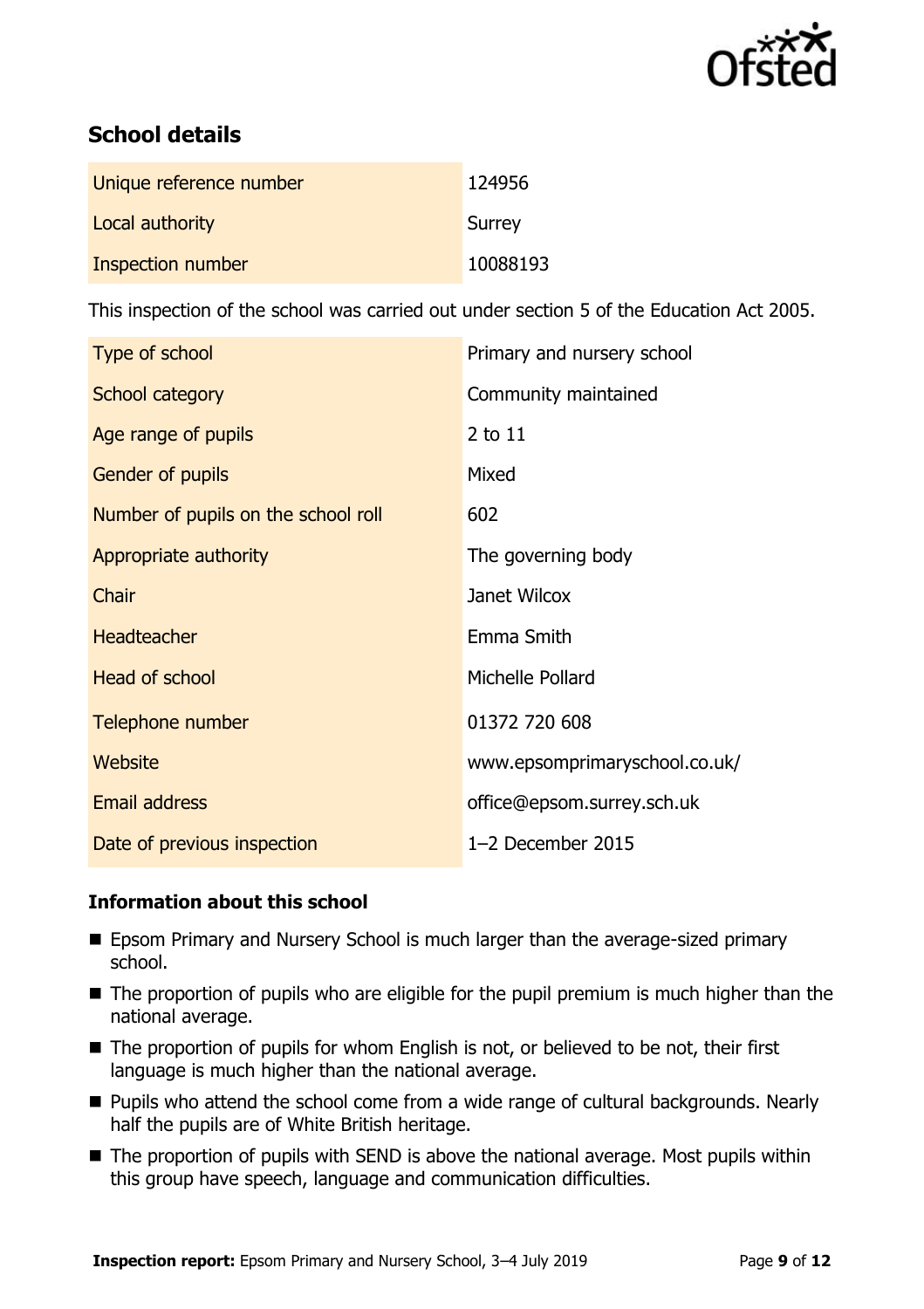

- Children in the early years foundation stage are provided with specialist part-time funded nursery sessions. Parents can pay for additional hours in the Nursery classes for three-year-olds and in the two-year-old provision, known as First Steps. There are currently two Reception classes.
- The proportion of pupils joining or leaving the school other than at the usual times is higher than in most other schools.
- The school runs a breakfast club, an after-school club and a holiday club, which are open to all children.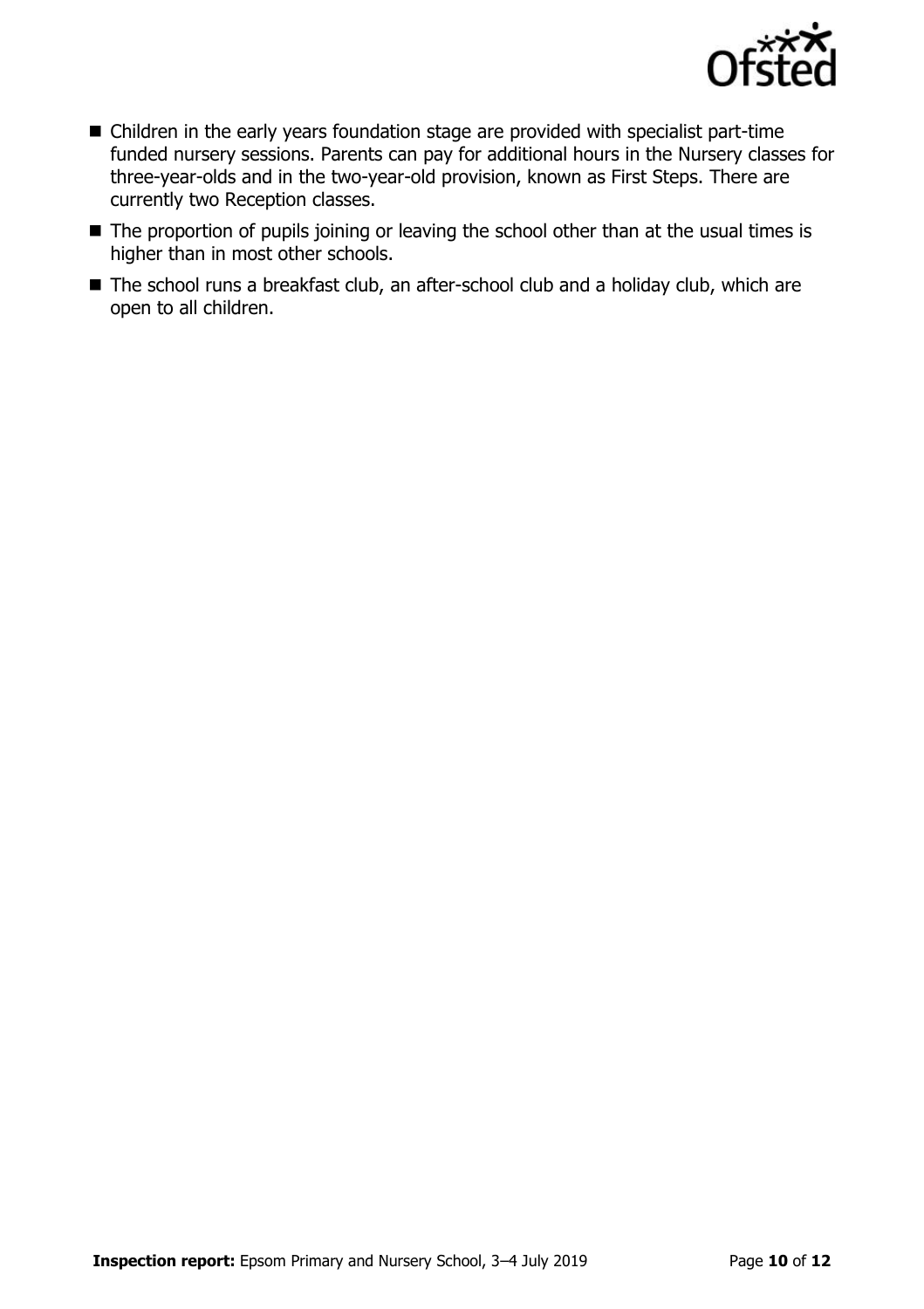

# **Information about this inspection**

- Inspectors observed lessons in all classes. All lessons were jointly observed with leaders.
- Discussions were held with senior leaders, middle leaders, members of staff, including those new to the profession, representatives of the governing body and the school improvement partner.
- Inspectors looked at pupils' outcomes, leaders' evaluation of the school's performance, minutes from governing body meetings, the school development plan and monitoring and evaluation records relating to the quality of teaching. Behaviour and attendance records and information relating to safeguarding were also checked.
- Inspectors spoke to pupils informally during the school day and observed them on the playground, at lunch and in lessons. They met formally with a group of pupils with their books to talk about their learning, behaviour and safety. Inspectors also listened to pupils read. In addition, inspectors considered the views of pupils by analysing the 279 responses to Ofsted's online pupil survey.
- Inspectors looked at work in pupils' books alongside senior leaders.
- Inspectors observed an achievements assembly.
- Inspectors spoke to parents at the start of the school day. Inspectors took account of the 246 responses to Ofsted's online questionnaire, Parent View, and an additional 146 free-text comments made by parents.
- Inspectors took note of the 74 staff responses to Ofsted's inspection survey.

#### **Inspection team**

| Jo Lakey, lead inspector | Ofsted Inspector        |
|--------------------------|-------------------------|
| <b>Bill James</b>        | <b>Ofsted Inspector</b> |
| Clementina Aina          | <b>Ofsted Inspector</b> |
| Mineza Maher             | <b>Ofsted Inspector</b> |